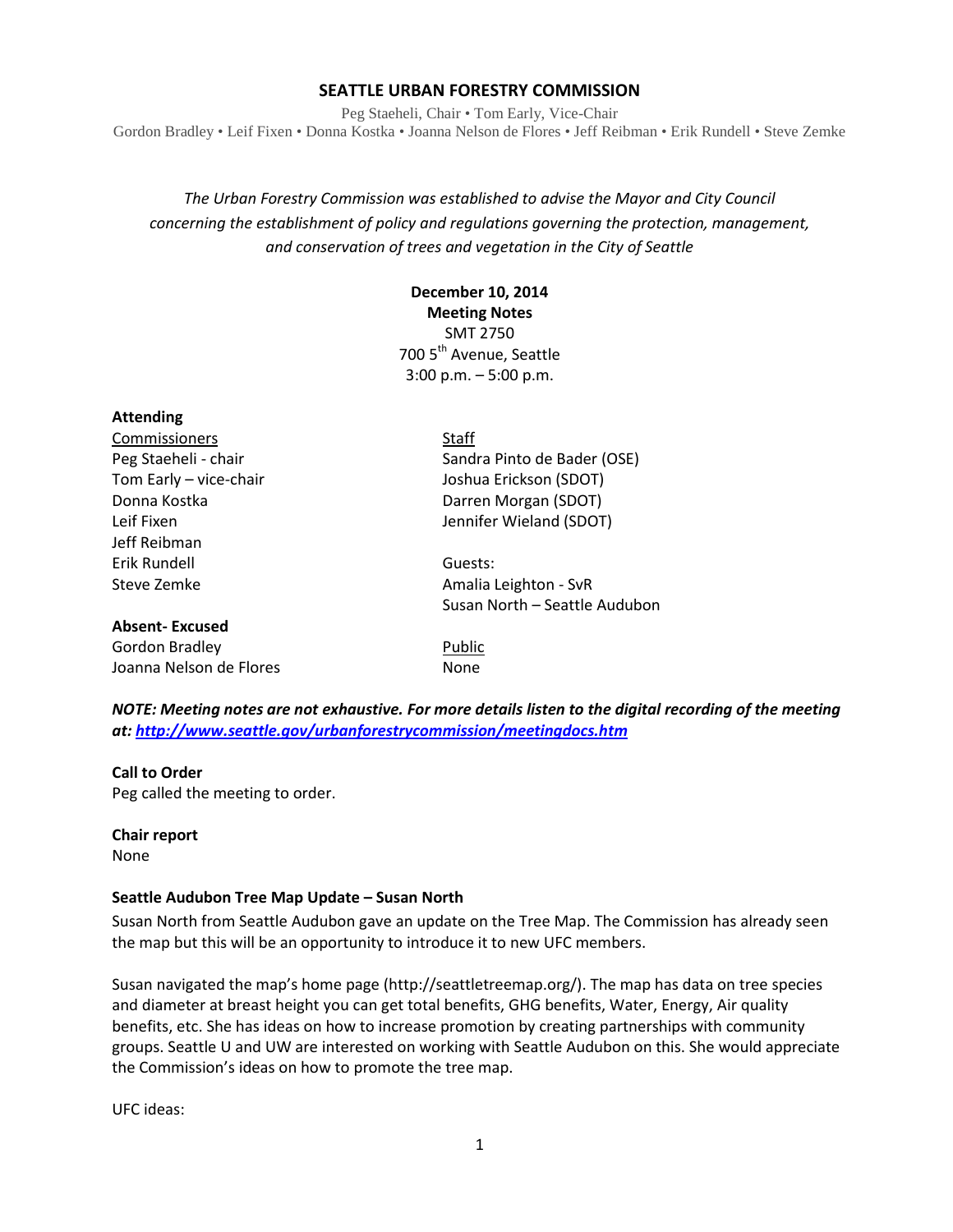- Organize events around Earth Day, the National Arbor Day, Seattle's Arbor.
- Citywide outreach thought Seattle reLeaf. Also reach out to Tree Ambassadors.
- Get School District involved. Do a tree week and have tree mapping be a project for class rooms.
- Apply for an AmeriCorps train the trainer project.
- Advertise positions for interns.
- Reach out to community organizations such as Community Councils, Girl and Boy scouts.
- Encourage Parks Department staff to input tree data when they maintain a tree. There are also many "Friends of" groups.
- UFC would provide a letter of support for grant applications.
- Focus on a neighborhood and apply for a Neighborhood matching grant to get the mobile app.

NOTE: Update UFC letter of recommendation on tree inventory and mapping. Revisit in 2015 and add something to this effect. Add to 2015 Work Plan – This is a good subject to continue working on.

SDOT doesn't currently have a way to capture data via a mobile app but they are working on that. SDOT has already been in communication with Seattle Audubon and collaborating on the Tree Map.

### **Street Tree Operations – Darren Morgan and Joshua Erickson (SDOT)**

Joshua has recently come on board as the Operations Manager inside SDOT's Urban Forestry Section. This is an opportunity to introduce him to the Commission and for him to talk about urban forestry operations within SDOT.

He has been with UF for 8 years. Started as tree trimmer in a crew and is excited to support the work on urban forestry. The field operations group has landscape, tree, and irrigation crews - 17 gardeners and 6 tree trimmers. They are responsible for landscape maintenance and establishment, tree removals, tree pruning, tree planting. They have a lot of landscapes and trees but don't have enough people.

He is excited about incident action plan for wind storms. SDOT has always been able to respond to storms well, with SDOT's highly skilled team. Don't' have a solid plan in place to document all of that and show how SDOT responds. Create a structure to gather the data.

According to calculations done by Steve Zemke to get to 30% canopy cover, Seattle would have to plant 12,000 medium size trees each year.

Interesting to look at a streamlined plan on how SDOT might be able to help SCL on storm response. NOTE: 2015 briefing – IDT storm response.

## **SDOT's Tree/Sidewalks Operations Plan update – Jennifer Wieland (SDOT)**

Jennifer Wieland and Amalia Leighton from SvR presented the draft Tree and Sidewalks Operations Plan. The document brings together more than a year work done internally, with other departments, and with community groups to identify creative approaches to address conflicts between trees and sidewalks. Test cases were done in Madrona, Lake City, and Rainier Beach.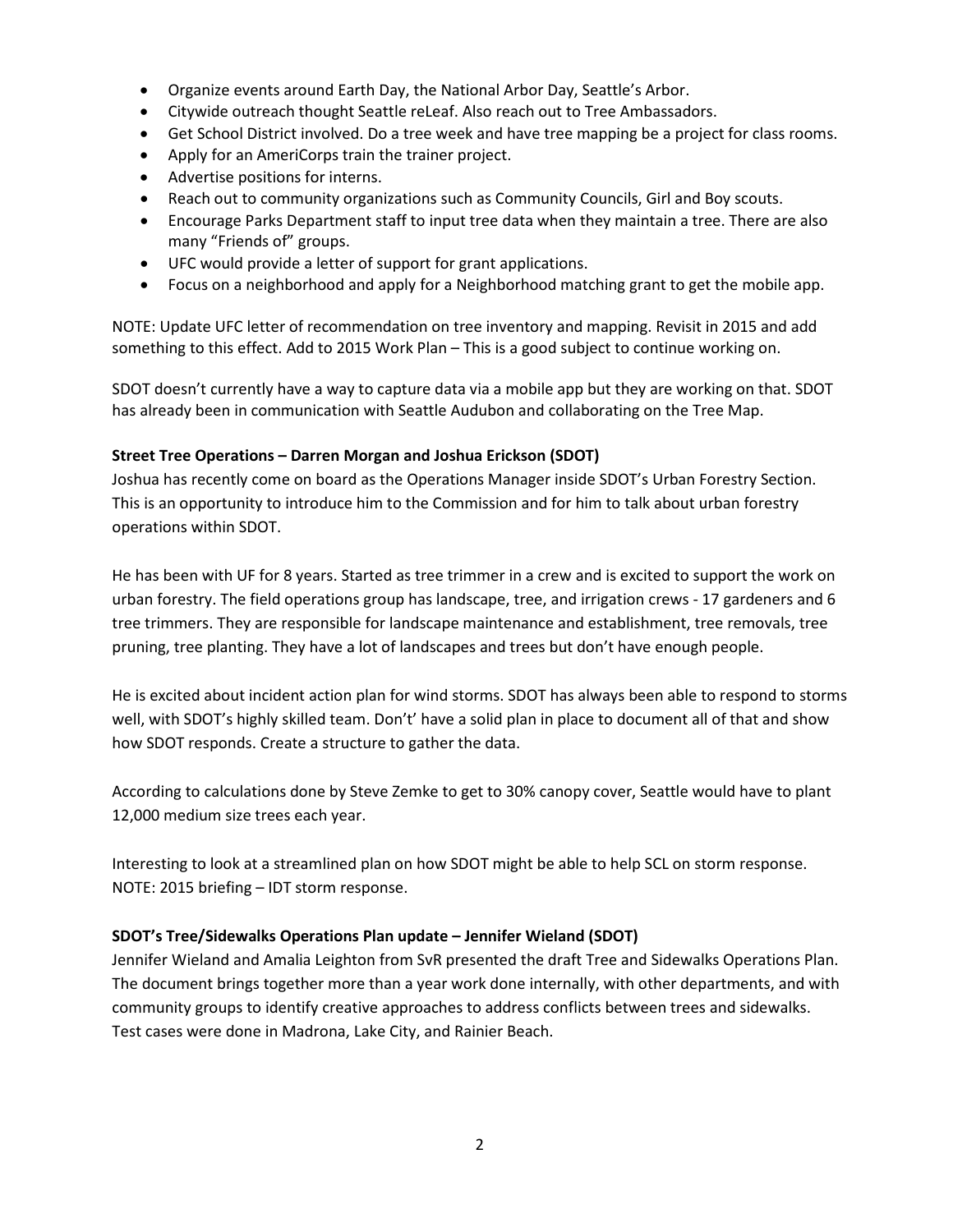The public comment period ends January 20. The plan is intended to be used by Street Maintenance and Street Use divisions. It also applies to other divisions in SDOT and other City departments. It identifies tools that private sector and individual home owners can use.

Main sections of the document:

- Introduction: the plan's goals, objectives, and policy foundation.
- Background and research: following a look at SDOT's current practices for managing trees and sidewalks, the team gathered national and international best practices and areas of emerging research that could be used in Seattle.
- Decision Process: the team formalized the process that SDOT uses to make decisions about retaining and removing trees during sidewalk repair and other infrastructure projects. The decision process spells out how SDOT undertakes an initial and follow-up evaluation and the points in the process at which public notification and input is needed.
- Solutions toolkit: the toolkit identifies solutions that may be used to plant and retain healthy trees and provide accessible, walkable surfaces. The toolkit includes both tree-based and infrastructure-based techniques and materials to guide design, construction, and maintenance activities. Each tool is categorized as proactive or responsive and includes costs, expected useful life, and other relevant considerations. Most projects will require a combination of solutions.
- Case studies: the plan includes three case studies that recommend successful long-term management strategies for different urban conditions and tree species: 34<sup>th</sup> Avenue in Madrona; 35<sup>th</sup> Avenue NE in Lake City; and Rainier Ave S in Rainier Beach. The case studies were used to test the draft decision process by assessing each tree along the corridor and resulted in a conceptual plan for resolving tree and sidewalk conflicts at this scale.
- Actions items: Beyond implementation of the operations plan, additional efforts are needed to support SDOT's management of trees and sidewalks. Internal actions include requesting more staff resources, updating the street tree list, and improving publicly accessible tree and sidewalk information. Considerations that require broader city coordination include integrating the tree assessment with the Complete Streets checklist, updating standard plans and specifications, and coordinating with other departments that maintain trees.

SDOT has begun to implement many of the recommendations from this plan. Following the incorporation of public comments, the plan will be referenced as part of the updated Right-of-Way Improvements Manual (ROWIM) in 2015. The concept plan prepared for Madrona will guide near-term sidewalk repairs in the neighborhood, and the Lake city and Rainier Beach concept plans will be implemented as other area projects are implemented. Further SDOT policy direction and budget requests will be developed in 2015.

UFC Comment: Clarify what useful life is and what element it's referring to (is it the tree, or the asphalt?). Answer: Primary audience is SDOT staff. They are interested in the expected useful life for asset management purposes. None of the tools were meant to remove a tree. The assumption was to keep the tree and what can be done. This is more of a reactive approach to solve issues. The audience is technical.

UFC comment: